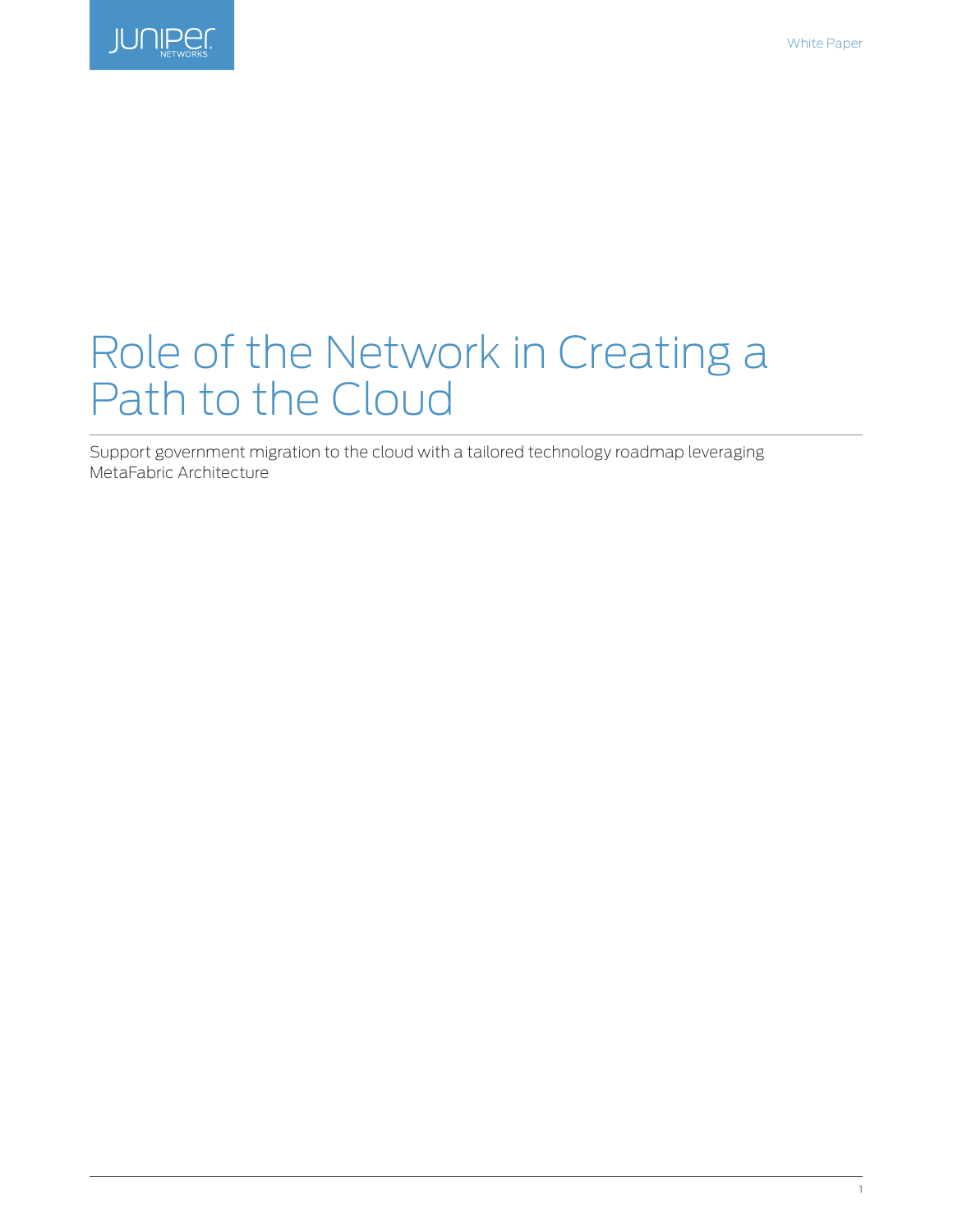# Table of Contents

# List of Figures

| Figure 1: Many organizations follow this "natural migration path" of sequential steps to incorporate enterprise cloud                                                                                                                      |  |
|--------------------------------------------------------------------------------------------------------------------------------------------------------------------------------------------------------------------------------------------|--|
| Figure 2: The network drives agency data centers and cloud architectures with connectivity, flexibility, and cost                                                                                                                          |  |
| Figure 3: MetaFabric architecture encompasses the entire physical and virtual domain, regardless of                                                                                                                                        |  |
| Figure 4: MetaFabric architecture is not a single product or technology; it is a design that enables IT professionals to<br>create repeatable models across multiple sources, including on-premise, cloud-based, and virtual data centers5 |  |
| Figure 5: A logical first step towards cloud migration is network simplification to make the infrastructure easier<br>$\sim$ 6                                                                                                             |  |
| Figure 6: With the adoption of a new model for network security, agencies can improve their enterprise<br>security postures and enforce dynamic security policy—with a focus on "Zero Trust Security," as it is no longer                  |  |
| Figure 7: By automating many routine, repeatable, and rules-driven network management and maintenance                                                                                                                                      |  |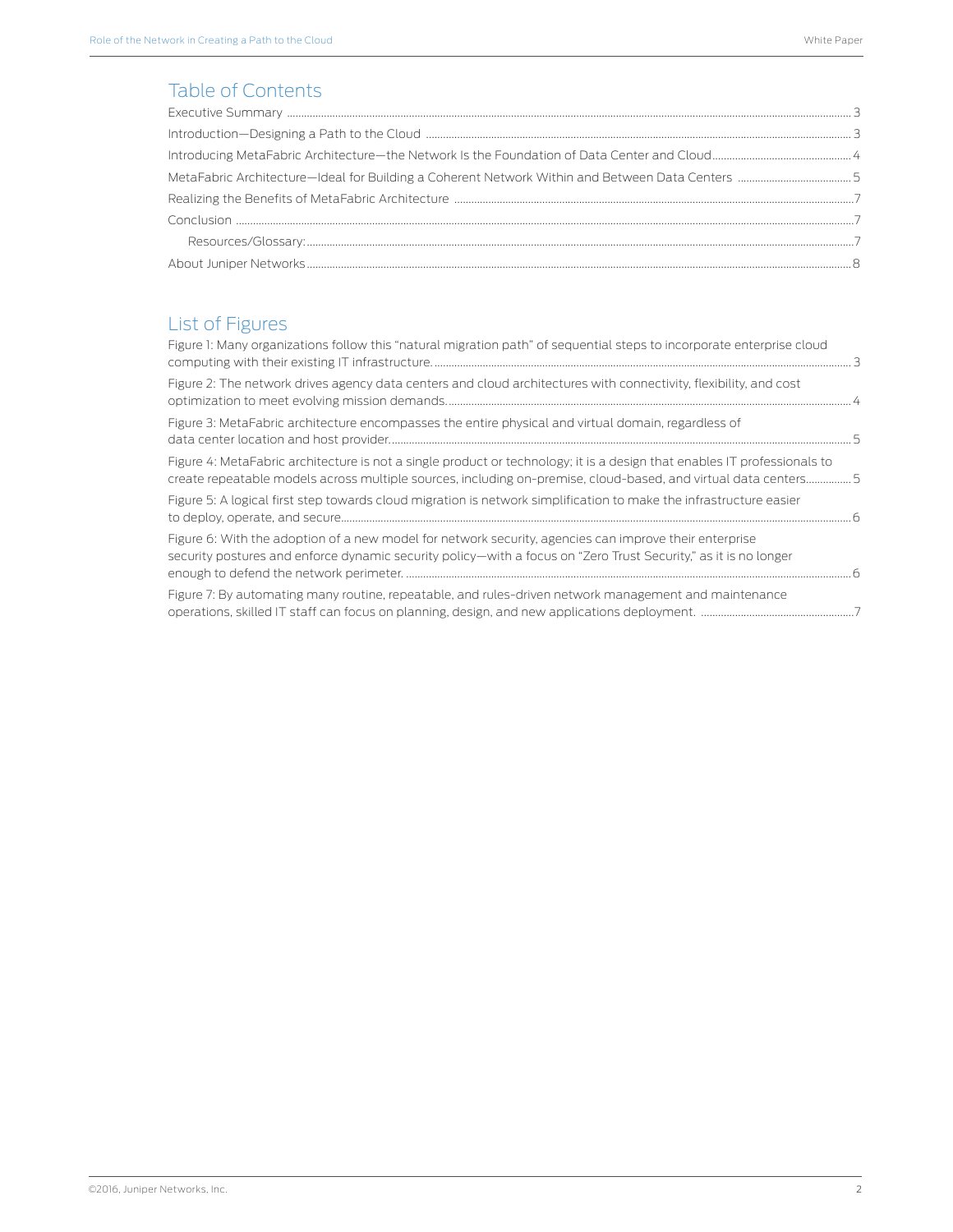#### <span id="page-2-0"></span>Executive Summary

Three megatrends—cloud computing, mobility, and data analytics—are fundamentally transforming government information technology. Modern IT needs to be agile, efficient, and cost-effective, and data centers need to be dynamic enough to meet new and legacy application requirements. When the mission demands it, applications are created, deployed, scaled up and down, moved, retired, and modified at an unprecedented pace.

Most federal agencies, however, still rely on legacy networks that traditionally have presented a number of obstacles to delivering on the vision for modernized, agile systems. Often installed data centers and the networks that support them are rigid and complex, difficult to manage and troubleshoot, not well integrated with the rest of the infrastructure, and do not have the ability to support new applications.

These real-world circumstances inspired the development of Juniper Networks® MetaFabric™ architecture, designed as a flexible pathway to the future data center—in the cloud, on-premise, or both—that enables agencies to move ahead with existing systems complemented by a means to create more modern IT environments for future mission and computing requirements.

Read this white paper to learn how federal agencies can create a tailored technology roadmap to support their eventual migration to the cloud, as well as the benefits of modernizing IT infrastructure to ease that transition. Government organizations can begin today by consolidating applications, simplifying IT operations, driving expanded automation, and gaining greater management control of networks to ensure more agile and trusted computing environments in the future.

## Introduction—Designing a Path to the Cloud

There is a natural migration path to the cloud for most organizations. It usually begins with data center consolidation and server virtualization of legacy computing assets. The next step focuses on optimization of the virtual data center, to provide an architecture characterized by greater agility and network availability. The third step to self-provisioned cloud strategies—public, private, and hybrid models—requires orchestration within and among the hosted computing assets (see Figure 1.)

Traditionally, a robust physical data center architecture was considered foundational to an agency enterprise IT infrastructure. Today, there is pressure to "cloudify" everything where possible, and the definition of what cloud actually means remains confusing, at best. In parallel, once a hosted computing environment has been determined to be the desired approach for selected applications and functions, many have voiced concerns about how to "help the network" move to the cloud.

Given the complexity of networks and the expanding threat landscape, IT professionals must move beyond traditional "troubleshooting" of their dated infrastructures that cannot offer the tools to visualize and respond to network activity in near real time.



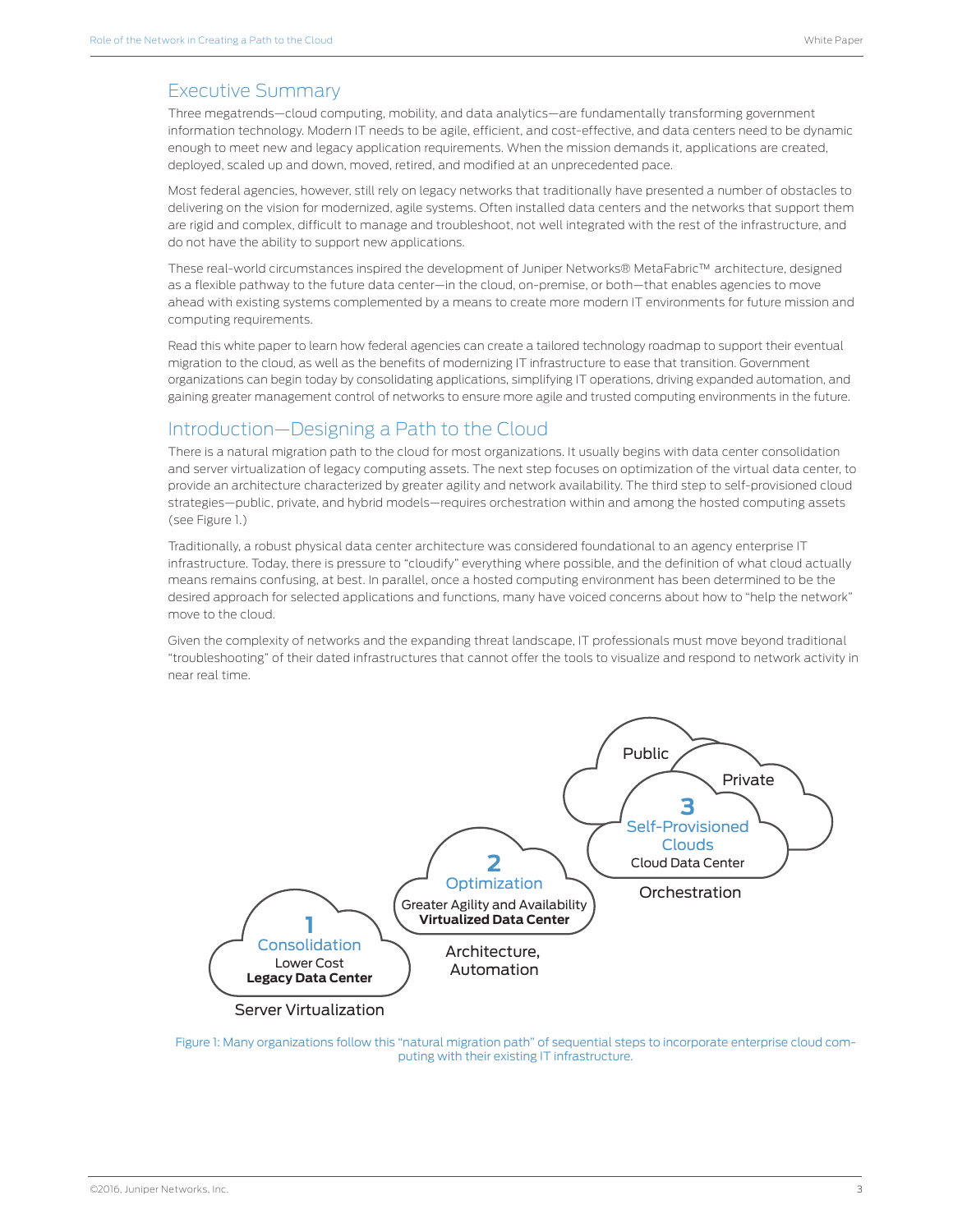<span id="page-3-0"></span>As an illustration of the agility delivered by using network orchestration, consider the time to provision. Traditionally, the norm for provisioning a new server could be up to two months, with two weeks required to provision the related networking and storage. But with the advent of server virtualization, that server provisioning time can be reduced to minutes or less. Now two weeks to provision networking and storage is a significant barrier.

To better align network provisioning time with the operational benefits of server virtualization, network orchestration is needed to enable agile, rapid provisioning. This is where software-defined networking (SDN) comes in.

### Introducing MetaFabric Architecture—the Network Is the Foundation of Data Center and Cloud

At the heart of the data center and cloud architectures is the network. It provides application service delivery for connectivity, availability, and performance. The network enables agility with application-agnostic capabilities and the ability to rapidly provision new services. And the network can be the means to lowering costs by optimizing investments in installed architecture and reducing recurring operating expenses (see Figure 2).



## Network is the Foundation of Data Center and Cloud

## MetaFabric Architecture addresses these needs

#### Figure 2: The network drives agency data centers and cloud architectures with connectivity, flexibility, and cost optimization to meet evolving mission demands.

Juniper's MetaFabric architecture is designed to address three universal and fundamental concerns: application service delivery, agility, and lower cost. Comprehensive SDN environments are supported by the MetaFabric architecture vision and by companion technologies, such as Juniper Networks Contrail Networking and the NorthStar Controller, to enable effective SDN and operations.

In essence, by applying a more intelligent network architecture like MetaFabric, the network is smarter and more efficient.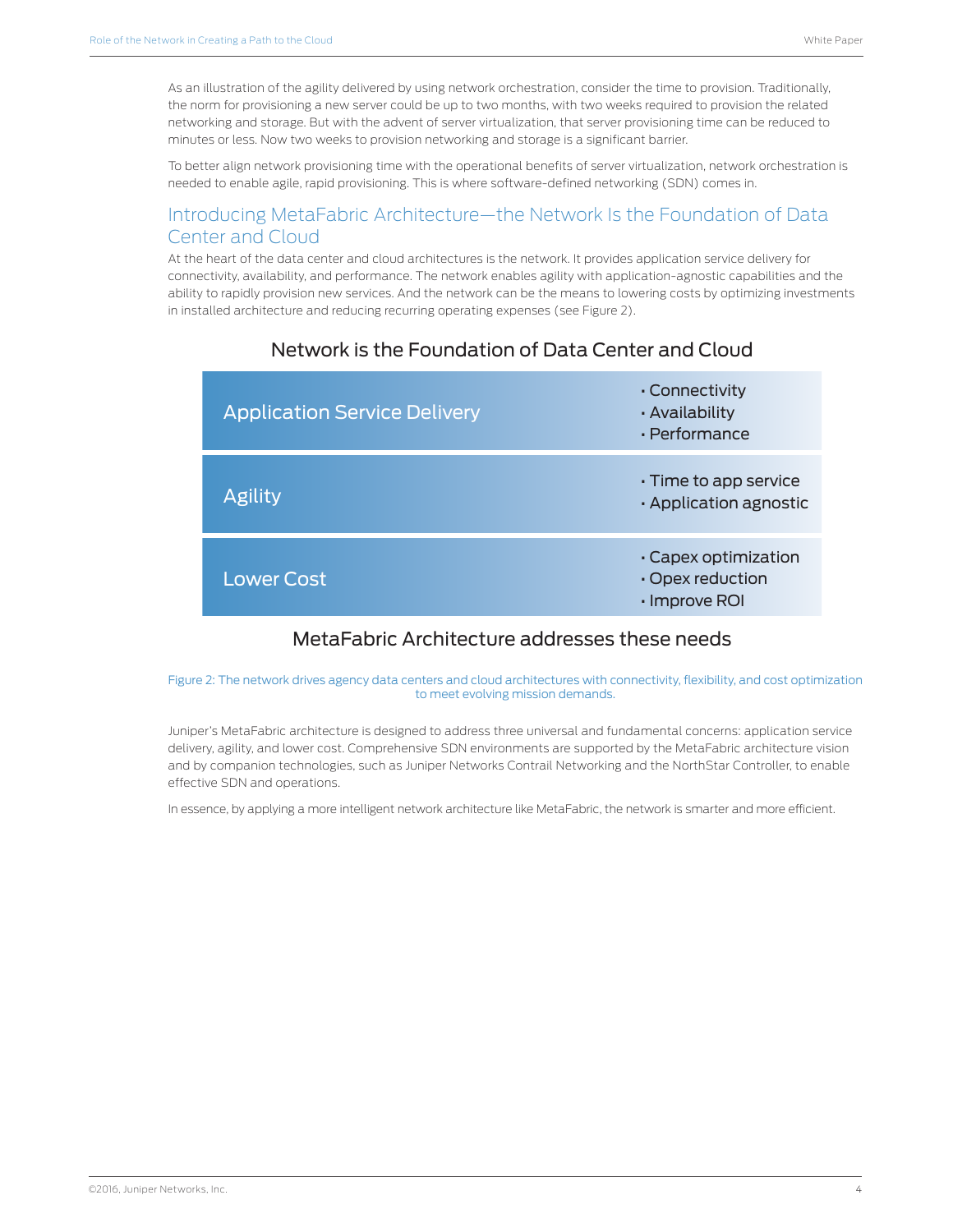## <span id="page-4-0"></span>MetaFabric Architecture—Ideal for Building a Coherent Network Within and Between Data Centers

MetaFabric architecture is not a single product or technology—rather, it is a design to create repeatable models across multiple sources, including on-premise, cloud-based, and virtual data centers (see Figure 3).



Figure 3: MetaFabric architecture encompasses the entire physical and virtual domain, regardless of data center location and host provider.

MetaFabric architecture provides a complete data center solution that includes a combination of powerful switching, routing, and security platforms leveraging feature-rich silicon, programmable systems, adaptable software, orchestration, Software-Defined Secure Networking (SDSN), and open APIs that enable integration with the technology ecosystem. MetaFabric architecture is a design for the future that simplifies the network, increases security, and enhances automation while reducing operational costs. It is based on three guiding principles (see Figure 4):

- A simplified approach across the physical infrastructure, virtual infrastructure, and network and security operations, reducing operating expenses and making the data center network and security easy to deploy, operate, integrate, and scale.
- Open standards, integrating with new and legacy applications in any heterogeneous data center environment and eliminating current and future vendor lock-in.
- Smart technology, using end-to-end visualization, correlation, analytics, and automation to give organizations insights that help make increasingly data-driven networking decisions.

| Simple          | Smart                 | Open                   |
|-----------------|-----------------------|------------------------|
| Easy to buy     | Self-healing          | Embrace open standards |
| Easy to deploy  | Proactive             | Enable choice          |
| Easy to operate | Event correlation     | Alleviate lock-in      |
| Easy to secure  | Security intelligence | <b>Standard APIs</b>   |

#### MetaFabric Guiding Principles

Figure 4: MetaFabric architecture is not a single product or technology; it is a design that enables IT professionals to create repeatable models across multiple sources, including on-premise, cloud-based, and virtual data centers.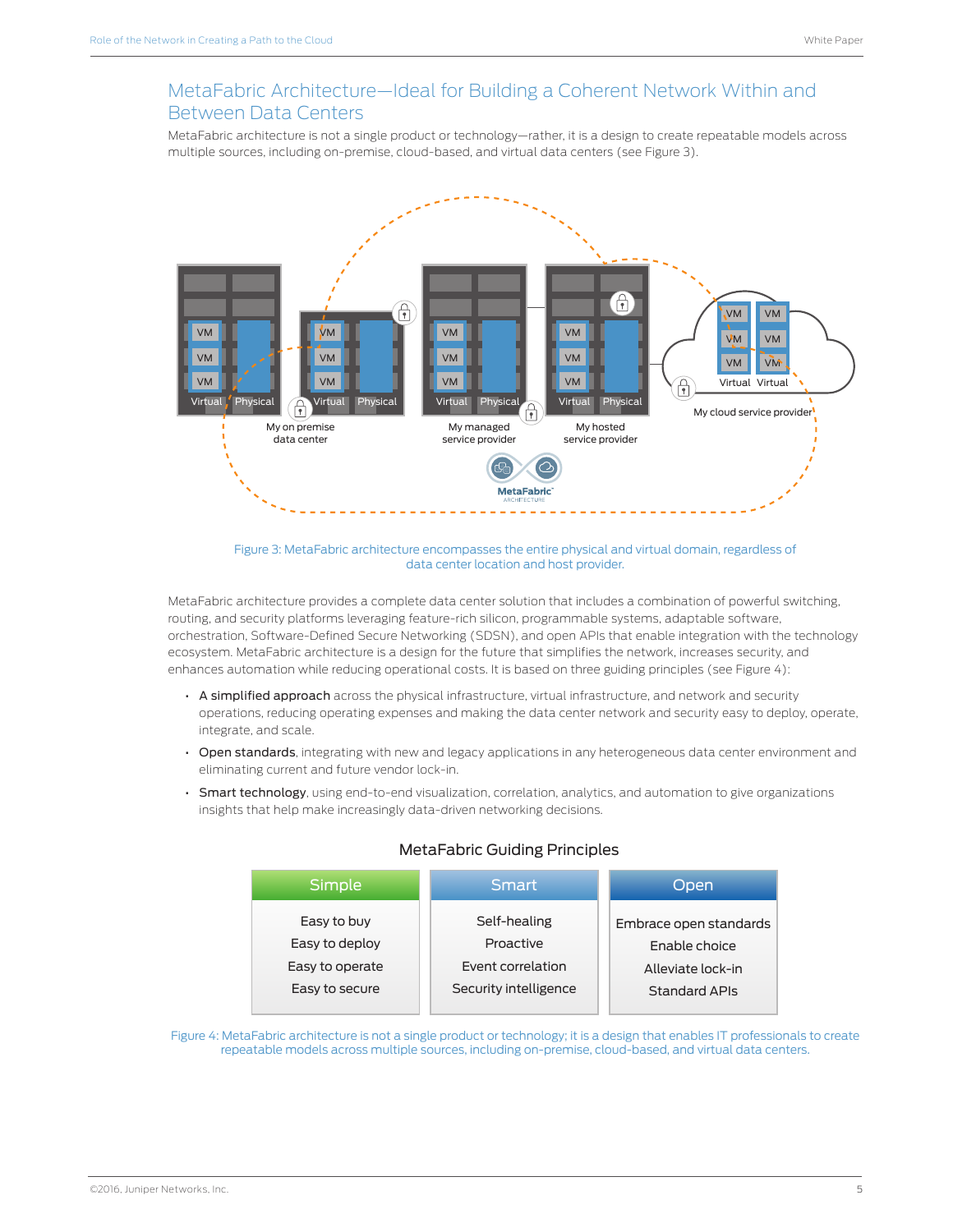<span id="page-5-0"></span>To leverage the power of MetaFabric architecture, three progressive steps are recommended:

- 1) Simplify the network
- 2) Secure the network
- 3)Automate operations with network orchestration (including automation, analytics, and network virtualization)

Simplifying the network requires reducing the network components from a multilayered tree structure to a spine-andleaf structure that provides more consistent application performance and agility while being easier to manage and lowering cost (see Figure 5).



Figure 5: A logical first step towards cloud migration is network simplification to make the infrastructure easier to deploy, operate, and secure.

Securing the network for cloud environments requires a new model that addresses the threat landscape beyond the edge. In response, MetaFabric architecture provides for micro-perimeters, with multiple security policy enforcement points throughout the network, automated policy promulgation, and the incorporation of threat intelligence from multiple sources (see Figure 6).



Figure 6: With the adoption of a new model for network security, agencies can improve their enterprise security postures and enforce dynamic security policy—with a focus on "Zero Trust Security," as it is no longer enough to defend the network perimeter.

Automating the network enables greater cost efficiency by leveraging more skilled human interaction only when and where needed. It facilitates network virtualization, which permits special use networks to be launched and disestablished at the push of a button; enables provisioning of new servers and installing network-wide applications in minutes rather than days or weeks; and reduces the potential errors from and time required for manual operations (see Figure 7).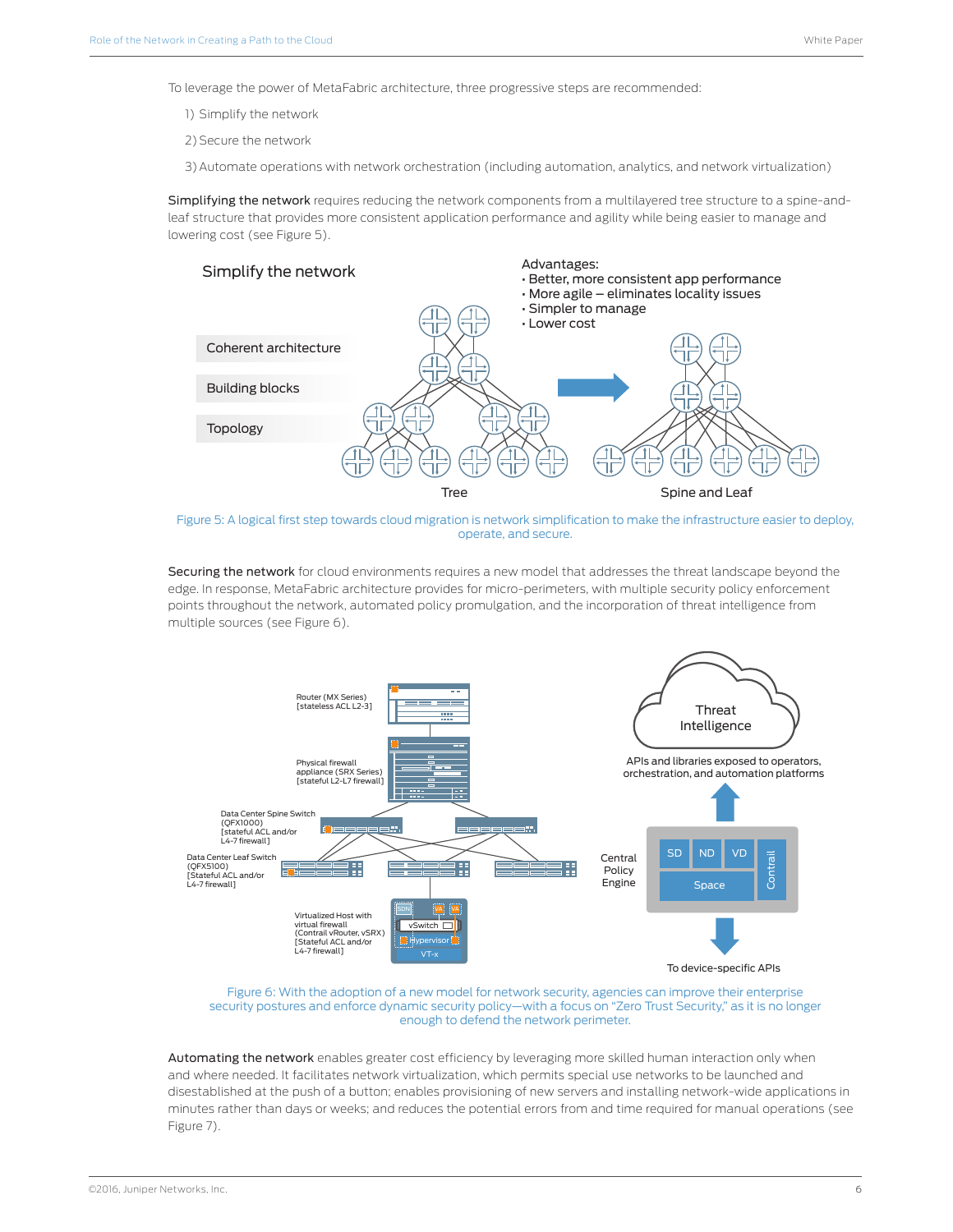<span id="page-6-0"></span>

#### Figure 7: By automating many routine, repeatable, and rules-driven network management and maintenance operations, skilled IT staff can focus on planning, design, and new applications deployment.

#### Realizing the Benefits of MetaFabric Architecture

For organizations addressing cloud computing, mobility, and data analytics as opportunities to accelerate mission operations and responsiveness, MetaFabric architecture is the ideal strategy for achieving improved network agility and performance at reduced operational costs.

There are no limits to the size or type of data center that the MetaFabric architecture can enable. With the continued adoption of switching fabrics, automation, orchestration security technologies, and SDSN, the data center will continue to be driven by applications and the need for greater agility. MetaFabric architecture is flexible enough to meet those needs.

#### Conclusion

Juniper Networks helps its customers along their path to the cloud by delivering a simple, open, and smart foundation for aligning the network to business objectives now, while maintaining flexibility for the future. Today, that might mean delivering a better mobile user experience, or solving a data analytics problem, or creating flexible and elastic services within the cloud—making MetaFabric architecture preferred for the future. Whatever your agency requirements, Juniper offers the experience and latest technologies to help your organization design a trusted, reliable, and cost-effective cloud migration path.

#### Resources/Glossary:

For a more detailed discussion, see the white paper available for download: Juniper Networks MetaFabric [Architecture: Enabling a Simple, Open, and Smart Data Center](https://www.juniper.net/us/en/local/pdf/whitepapers/2000539-en.pdf).

Future-proof for the cloud era with an open [software-defined networking](http://www.juniper.net/us/en/products-services/sdn/) (SDN) solution that provides high performance, elasticity, and security.

Juniper's [Software-Defined Secure Network](http://www.juniper.net/us/en/solutions/software-defined-secure-networks/) (SDSN) provides end-to-end network visibility that secures the entire network, physical and virtual, and leverages cloud economics to find and stop threats faster.

Cloud networking and service orchestration is powered by open technology with Contrail Networking. From network virtualization to integrated cloud management, [Contrail Networking](http://www.juniper.net/us/en/products-services/sdn/contrail/) delivers freedom of choice, intelligent automation, and always-on reliability for cloud, software-defined WAN (SD-WAN), and Network Functions Virtualization (NFV) environments.

[Contrail Cloud Platform](http://www.juniper.net/us/en/products-services/sdn/contrail/contrail-cloud/) is a foundational element of Juniper's open cloud networking and NFV solutions. It combines the automation capabilities of Contrail Networking with Juniper's OpenStack distribution, providing a turnkey cloud orchestration platform for creating, scaling, and seamlessly joining open, intelligent, and reliable OpenStack clouds through intelligent and secure networks.

[NorthStar Controller](https://www.juniper.net/assets/us/en/local/pdf/datasheets/1000494-en.pdf) is a powerful and flexible traffic-engineering solution that enables granular visibility and control of IP/MPLS flows in large service provider and enterprise networks.